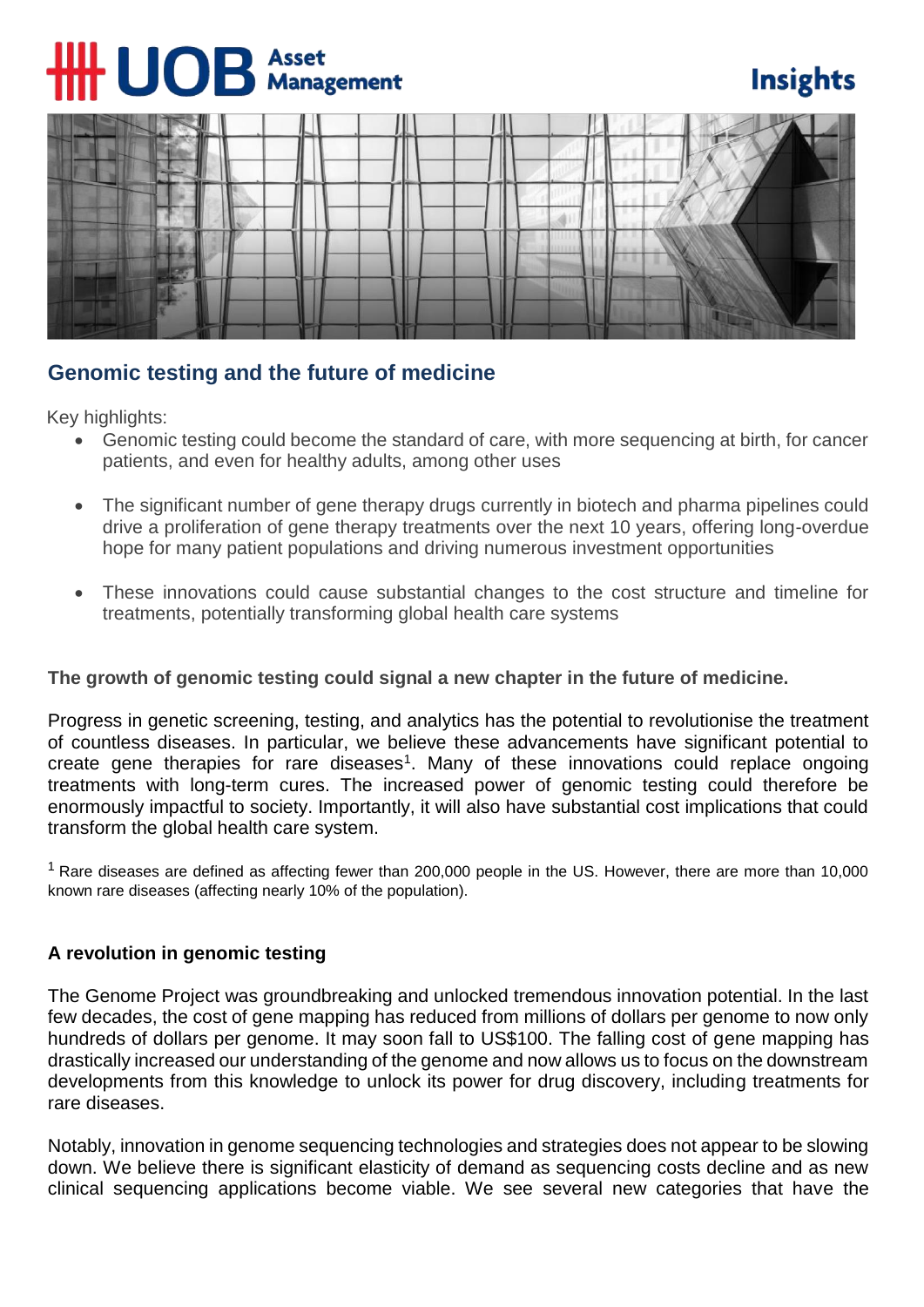potential to become the standard of care during our lifetime, such as more sequencing at birth, for cancer patients, and even for healthy adults, among other uses.

- Sequencing at birth: This can help identify mutations in newborn infants that could affect their health and have implications for their family members and future generations. An estimated 6% of children are born with a genetic variation that presents as a disease.<sup>2</sup> Progress in this space is critical as many of these diseases are not identified until it is too late for treatment or cure. In these cases, an ounce of prevention may be worth a pound of cure. In addition, this could enable long-term studies for future research. Already, we have seen testing's significant impact on rare unknown genetic diseases (RUGD) sequencing, which helps eliminate the diagnostic odyssey for newborns and allow more appropriate treatments earlier than before.
- Sequencing cancer patients: Over the next few years, we believe commercial tests will be available for sequencing cancer patients across every stage. In our view, we will have symptomatic pan-cancer screening tests (in healthy individuals), germline sequencing to test for hereditary cancer risk (in healthy, but higher-risk individuals), somatic tumor sequencing to direct targeted therapies (for newly diagnosed cancer patients), and cancer recurrence monitoring tests (for cancer patients in recovery). Continued advancements here could detect cancer early, identify how specific patients will react to certain drugs, and help change the course of treatment. The number of known sub-types of cancer has increased dramatically and, consequently, the number of targeted treatments has grown substantially as well.
- Sequencing adults: There are numerous population studies underway with the potential to aid future research by creating a repository that combines genetic data with phenotypic information and medical records. The large population sequencing efforts of the last decade should start to vield important insights that will drive pharmaceutical R&D forward. These broad sequencing efforts also raise ethical and inequality concerns as standards for data sharing are still evolving.

We have already seen the benefits of this type of innovation in cancer treatment. The impact of this progress can be enormous. For example, a 1% reduction in cancer mortality equals an estimated US\$695 billion in increased quality of life, productivity, and survival.<sup>3</sup> This is just the beginning.

We believe this huge increase in the categorisation of sub-types of disease will likely happen with all types of diseases, enabling new, targeted therapies. These targeted therapies also span multiple different technologies, including cell and gene therapy, mRNA-focused therapeutics, and more. The mRNA technology is particularly relevant in the wake of recent vaccine developments. Importantly, developments in pharmacogenomics can also increase our ability to understand how a patient will metabolise and react to drugs.

Dr. Bobby Gaspar, MD, PhD, an expert in gene therapy, feels strongly that this is the right way to treat a whole series of diseases because it can enhance safety and improve efficacy. He believes the ability to identify the specific genes associated with a disease opens up a whole new world of treatments.

# **Rapid innovation in therapeutics**

There has been significant progress in key areas such as eye diseases, muscle atrophy disease, and sickle-cell disease. In some cases, no progress had been made in treating these diseases in years but there is now renewed hope with gene therapy. By finding the root cause of a disease, we are better able to target it directly instead of simply treating symptoms. Critically, the scope of the opportunity is rapidly expanding.

In 2007, there were 2,000 human genes associated with rare diseases, when the cost to sequence a genome was US\$10 million.<sup>4</sup> In the next seven years (until 2014), as the sequencing costs came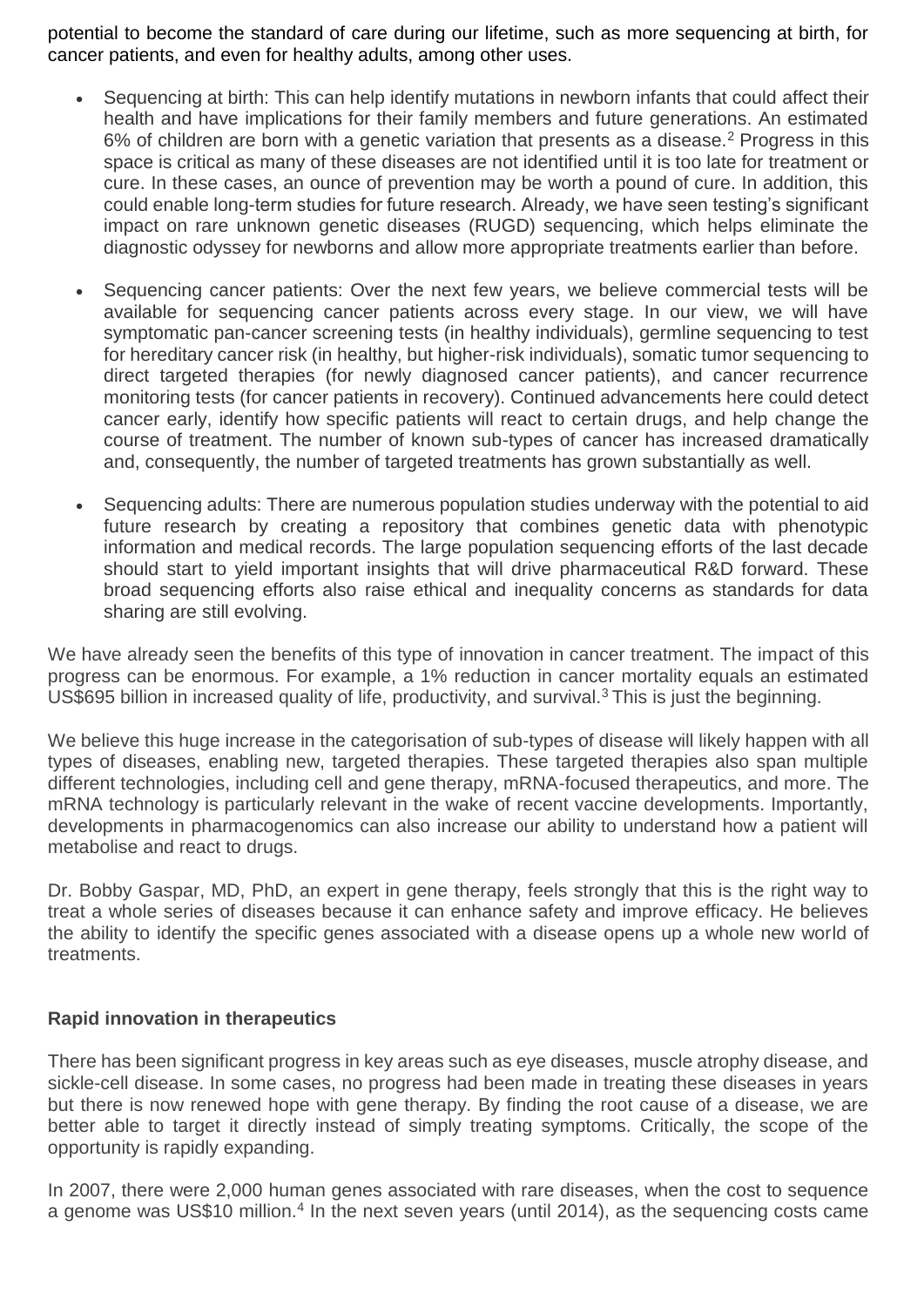down, the number of genes discovered associated with rare diseases doubled to more than 4,000. This implies that more genes were discovered in seven years than in the previous century.<sup>5</sup>



Cost per genome data - August 2020

#### Source: National Human Genome Research Institute **<https://www.genome.gov/about-genomics/fact-sheets/DNA-Sequencing-Costs-Data>**

This process takes time to transition to real-world treatments. For example, the development of a revolutionary treatment for a rare eye disease took two decades from gene identification (RPE65) in 1997 to a new drug approval in 2017.

Fortunately, we are now seeing this process from discovery to trial to potential approval accelerating massively. The US Food and Drug Administration (FDA) expects progress in trials related to this innovation to culminate in 10 to 25 new gene therapy approvals annually by 2025 and we believe that number will continue to grow over time.<sup>6</sup>

Dr. Gaspar also believes the understandings gained in rare diseases can translate to treatments for larger populations. For example, his team has identified a treatment for a rare disease that has a symptom that looks like Crohn's disease. He thinks this knowledge can be leveraged to treat a subset of the large population with Crohn's.

We expect to see gene therapies increasingly approved for large patient populations. For example, sickle-cell anaemia will likely be one of the first diseases to have gene therapies approved that impact tens of thousands of patients in the US in the early 2020s.<sup>7</sup> In our view, this will be a landmark achievement for science and a dramatic improvement in the quality and quantity of life for tens of thousands of African Americans.

The significant number of gene therapy drugs currently in biotech and pharma pipelines could drive a proliferation of gene therapy treatments across a number of diseases over the next 10 years. Progress on these revolutionary therapeutics provides long-overdue hope for many patient populations. But it will also present tremendous costs for the entire health care system.

# **Significant impacts on the global health care system**

The one-time cost for the eye treatment mentioned above is US\$425,000 per eye and the price for the sickle-cell treatment could be greater than US\$1 million.<sup>8</sup> While the cost of new therapies such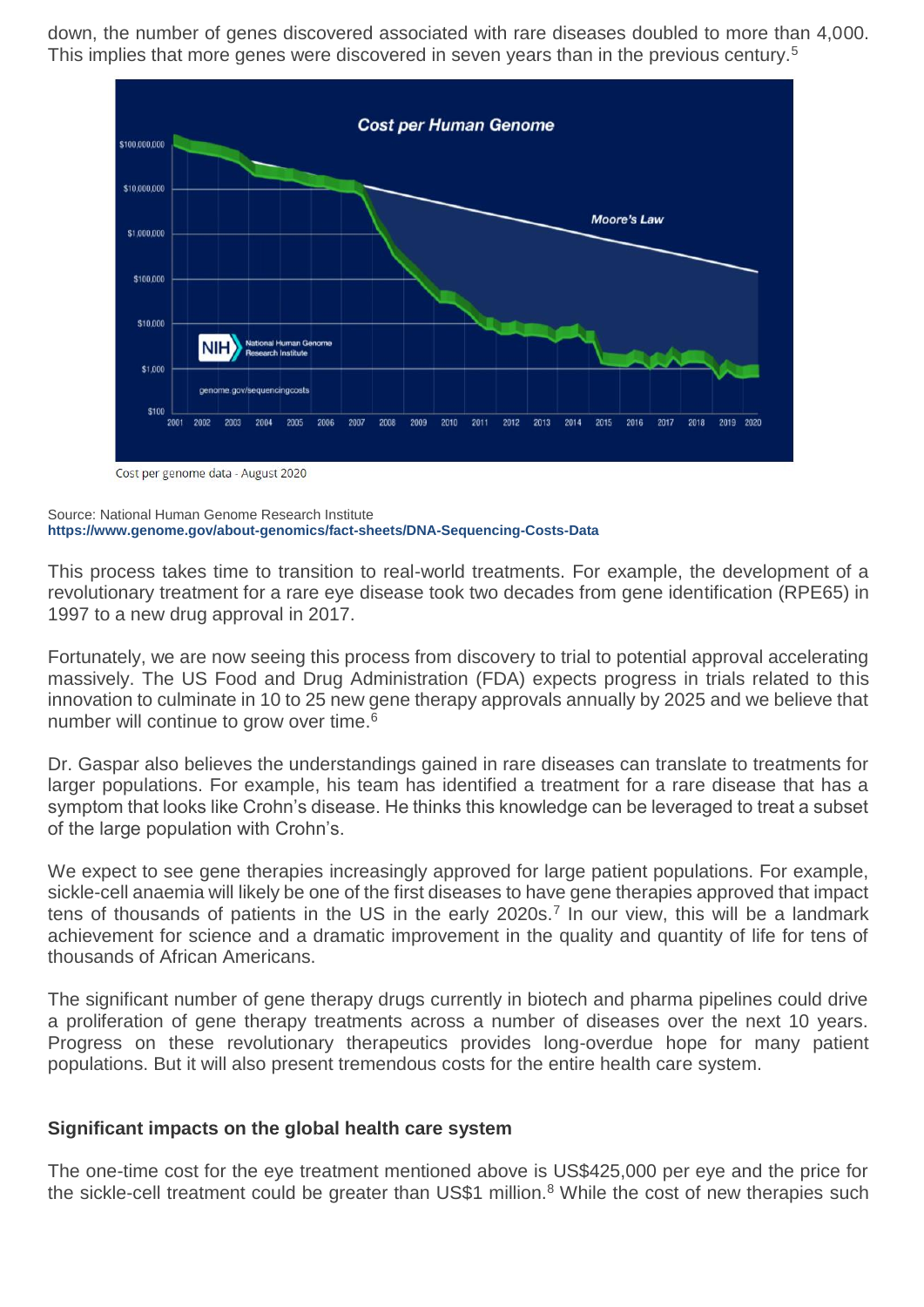as these can be high, that cost should be weighed against potentially a lifetime of benefits. After all, many of these innovations could cure diseases that previously required lifelong treatment.

But the changes in cost structure and timeline for treatment raise significant questions for health care systems built on the previous model. The system is now built around chronic care, but the future may move away from repeated annual costs. This is particularly relevant in places without a single-payer model, such as the US, where many questions are left to be resolved. Who will ultimately be responsible for one-time, high-priced treatments? What is the duration and sustainability of these treatments? Can we maintain current payment models with treatments that have such high upfront costs?

These innovations have the potential to transform every aspect of the system from research, clinical trials, and approval to manufacturing. In our view, if the system changes from chronic therapy to onetime treatments that cure patients, the reimbursement landscape will need to adapt.

Furthermore, as these gene therapies expand into diseases that address larger populations, we believe the current payment model will indeed evolve, with three key potential models:

- We expect to see the direct government negotiation model become most prevalent in singlepayer systems, such as those in Europe. Although it isn't our base case, if this model were implemented in the US, government programs would negotiate directly with the pharmaceutical industry to set prices for therapies. Gene therapy prices are likely to be heavily pressured in this model.
- In a model driven by treatment outcomes, therapy prices are directly related to quality-of-life improvements and cost savings versus the current standard of care, and are also based on the duration of effect. This model justifies high prices for gene therapies and is supported by many biotech and pharma companies.
- In a free-market model, payers will negotiate directly with the pharma companies to determine an appropriate price for the therapy dependent on many factors. These include the patient population, the disease, and the right treatment for each specific patient (instead of choosing gene therapy for all or none of the patients).

Rapid progress in this space is creating exciting opportunities but companies and investors are grappling with how to understand the investment potential created by these innovations. As noted above, the system is currently built around multiples of annual costs for long-term treatments. But it may be difficult to understand how to evaluate the market for a high-cost, one-time cure.

In many spaces, we expect the first-mover advantage for a new gene therapy will be large. In our view, this will be particularly true in targeted rare diseases where the first gene therapy treatment can reach the majority of patients. But with more mainstream diseases, there may be competition that makes it challenging to maintain the high prices to warrant significant development costs.

In addition, these innovations will have major ramifications for manufacturing processes. These treatments are often much more complex to manufacture and will require companies to make substantial investments to adapt new manufacturing capabilities. This is particularly relevant as companies look to automate manual processes and reach scale while trying to comply with regulators and quality standards. For smaller gene therapy companies looking to reach scale and commercialise over time, this raises questions of whether it makes sense to have in-house manufacturing or to partner with larger players.

There are two sides to the regulatory coin. As Dr. Gaspar notes: "Current regulations are designed for the existing medicine paradigm and don't have the flexibility for the medicines now coming along in gene therapy. As more applications become viable, companies and regulators will both need to adapt and evolve to move these drugs toward approval." Ultimately, for regulators to gain confidence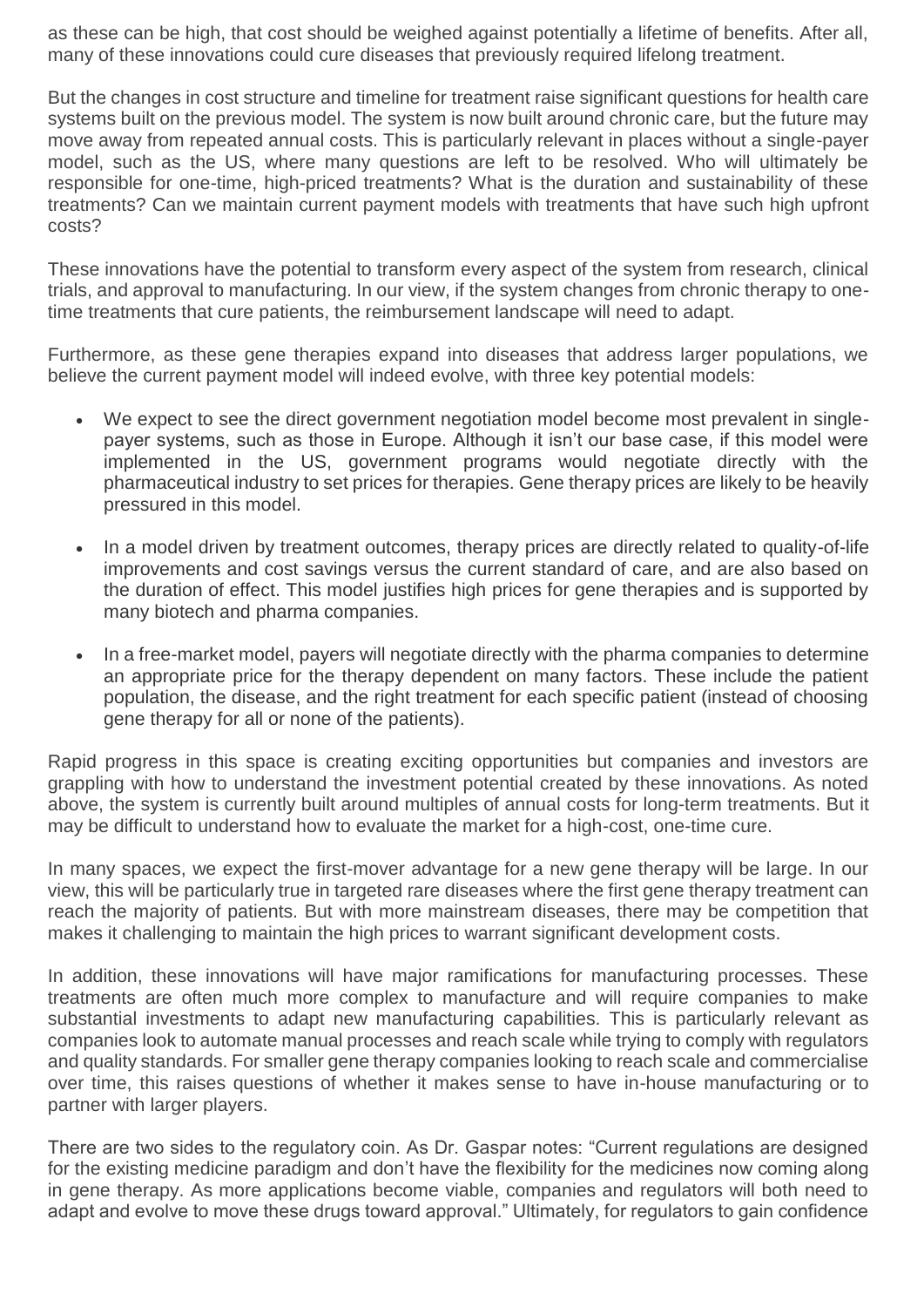in the science, we think companies will need to demonstrate the long-term viability of these new treatments.

While there are still many questions outstanding, these technological innovations potentially offer even more than novel treatments. They also have the potential to drastically reduce the timeline and uncertainty of the research and approval process as we radically improve our understanding of these therapeutics. In our view, although there is a high cost to develop these treatments, as our knowledge increases, a pipeline of targeted treatments with increased accuracy, efficacy, and safety may offer companies a much higher chance of success and far fewer failures.

In addition, as with many areas of rapid innovation, this progress raises numerous interesting ESG questions. Will manufacturers face increasing pressure from investors to lower drug prices due to ESG considerations? Would companies be willing to lower the price of gene therapies for older patients who are unable to pay off the high prices over time? Will gene therapies be available in markets/countries that cannot pay their high costs?

We believe it is critical to watch how the system adapts to these new treatments. In our view, the current pace of innovation implies companies expect high profits per patient, but if prices go lower with increased competition or regulation, will that reduce the incentive for future innovation?

# **Bottom line: Investment implications**

In our view, genomic sequencing is likely to fuel a revolution that drives the future of medicine. Many diseases, from the rare to the more common, will be increasingly treatable and even curable as a result of this innovation. We expect average prices for gene therapy to fall over time and competition to increase. Price pressures will, in our view, be most acute for those diseases with large patient populations and current treatment paradigms. However, we do not expect high levels of patient penetration across new gene therapy treatments in the short term.

The investment opportunities these innovations present span biopharma companies, genetics-based diagnostics firms, and sequencing equipment companies. There are now dozens of publicly traded companies that we find compelling in this space as well as more private companies that we frequently assess. This offers an investable opportunity set that is far greater in 2021 compared to even 10 years ago. Importantly, we believe this opportunity will continue to grow.

We think gene therapy proliferation also provides an opportunity for MCOs to demonstrate their value add to the system and their clients, as well as to create new products for self-insured customers.

Countries and regions are likely to see varying levels of adoption as these advancements continue. In our view, we should be looking to Europe to adopt these therapies more quickly given their singlepayer model. In the US, many questions remain. Will states shift risks to new programs and private payers to manage cost? Should the federal government take the lead? Or is a state-by-state approach more likely?

We are entering a new frontier driven by genomic testing and the treatments it enables. In our view, this will improve health care and create opportunities for innovative treatments. But it will also have significant impacts on the system as a whole as the health care industry and countries alike adapt to new treatment and cost paradigms.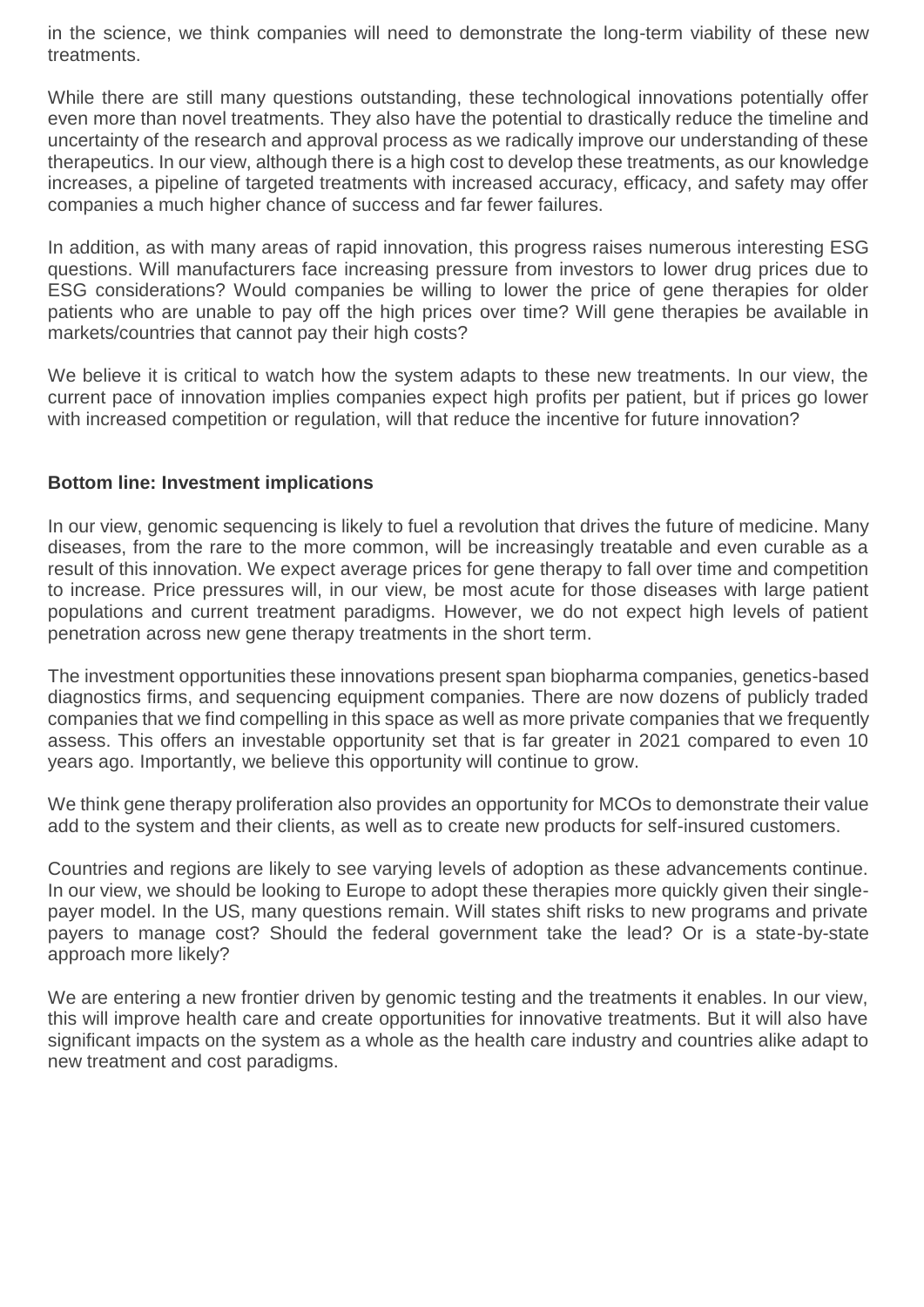Source: Wellington Management, the sub-manager of the United Global Healthcare Fund.

Notes:

<sup>1</sup>US Food and Drug Administration, "Rare Diseases at FDA." Data as of February 2020.

<sup>2</sup>US National Library of Medicine, National Institutes of Health, "Serious Birth Defects Kill At Least Three Million Children a Year," John Zarocostas.

<sup>3</sup> Grail S-1, SEC filing. September 2020.

<sup>4</sup>National Human Genome Research Institute, "The Cost of Sequencing a Human Genome," December 2020.

<sup>5</sup>US National Library of Medicine, National Institutesof Health, "NGS Technologies as a Turning Point in Rare Disease Research, Diagnosis, and Treatment," Ana Fernandex-Marmiesse, Sofia Gouveia, Maria Couce.

<sup>6</sup>US Food and Drug Administration statement, January 2019.

<sup>7</sup>Endpoints News, November 2020.

<sup>8</sup>Fierce Pharma, January 2018, JAMA Pediatrics, "A Budget Impact Analysis of Gene Therapy for Sickle Cell Disease," Patrick DeMartino, Meredith Haag, Alyssa Hersh, et al., March 2021.